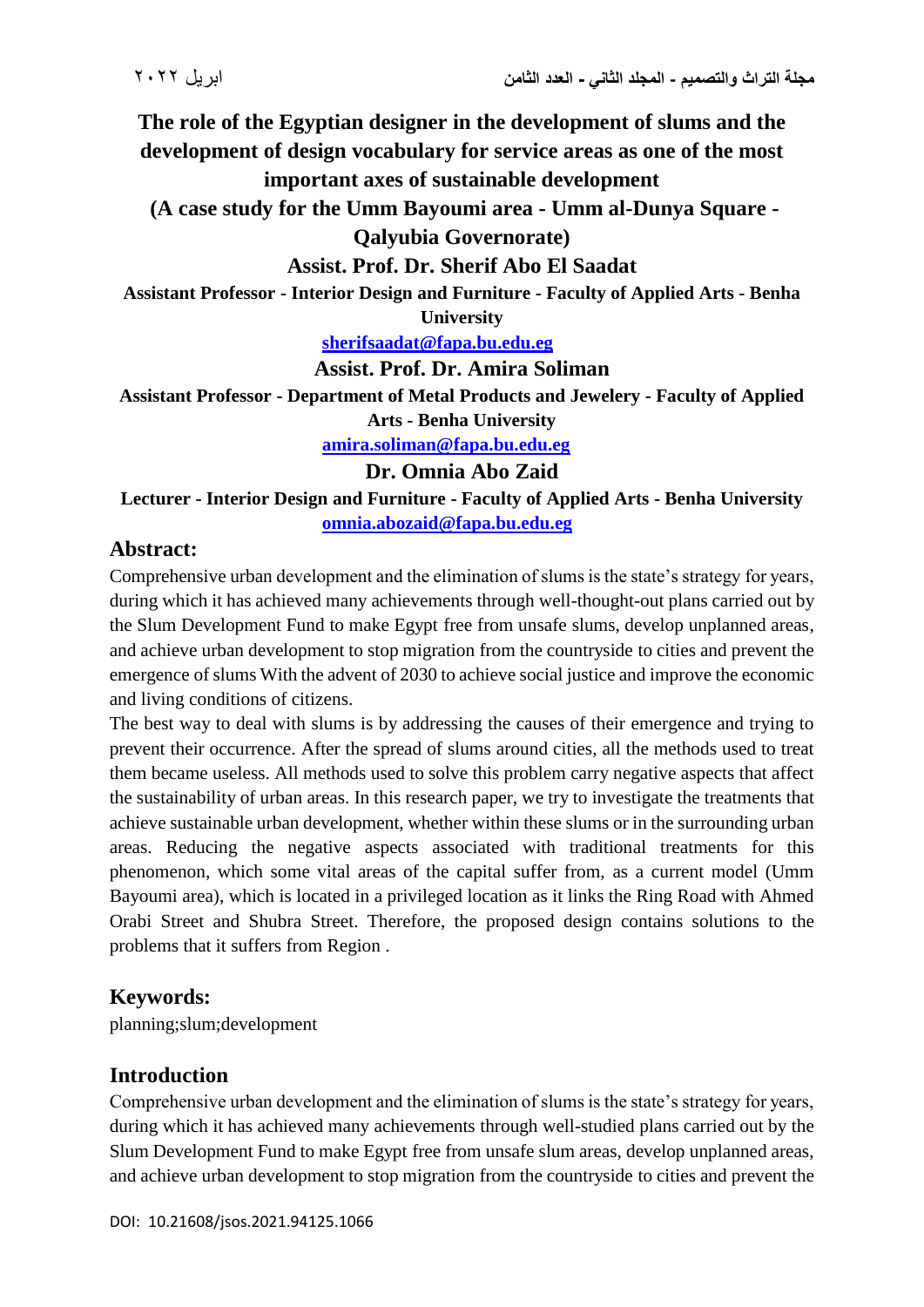emergence of new slum areas With the advent of 2030, at an estimated cost of 350 billion pounds, with the achievement of social justice and the improvement of the economic and living conditions of citizens, the development of 188 unsafe areas with 105,328 units will be completed.

The development of 52 unplanned areas has also been completed, and 18 other areas with 28,4108 units are being developed. The development also includes slum markets, as 18 slum markets have been completed, and 26 other slum markets, comprising 3,645 units, are being developed. Since 2014, the state has cost 14 billion pounds. To eliminate unsafe slums.

With the beginning of 2020, the Fund has completed the contract of cooperation protocols within several governorates to include the development, paving and rehabilitation of roads and the sewage network, as well as the implementation of electricity and lighting works.

The best way to deal with slums is by addressing the causes of their emergence and trying to prevent their occurrence. After the spread of slums around cities, all the methods used to treat them became useless. All methods used to solve this problem carry with it negative aspects that affect the sustainability of urban areas. In this research paper, we try to investigate the treatments that achieve sustainable urban development, whether within these slums or in the surrounding urban areas. Reducing the negative aspects accompanying the traditional treatments for this phenomenon, which some vital areas of the capital suffer from as a current model (Umm Bayoumi area), this has become a phenomenon that spreads in some areas surrounding the capital to form belts surrounding urban areas causing very serious repercussions, some of which can be treated, but Most of the problems are difficult to address because they affected the urban structure of cities, and slums were a feature of some villages and agricultural lands on the outskirts of the capital. With the stage of transformation and development witnessed by the Egyptian state in roads and axes, this phenomenon affected sustainable urban development directly and indirectly through conflict One of the most important pillars of sustainable development is not to pass on problems to future generations. The cities that were formed during the past decade will inherit very big problems for future generations that will be difficult to solve unless we address them with some solutions that mitigate their impact. The area is located in a privileged location as it connects the Ring Road with Ahmed Orabi Street and Shubra Street. Therefore, the proposed design contains design solutions to develop the area, from The designer's point of view through a thorough understanding of the design standards and community needs and the intersection of disciplines related to the problems facing the region. To reach a comprehensive vision and solution

## **Research problem:**

The informal popular areas are considered a time bomb that can explode with customs and characteristics different from the characteristics and customs of the Egyptian society, leading to the deterioration of morals and the general taste of the Egyptian society. Umm Bayoumi is considered one of the most popular informal areas in Shubra El-Kheima, in the West Shubra El-Kheima neighborhood, Qalyubia Governorate, **and Umm Bayoumi Square suffers Bayoumi has some notable problems, including:**

- 1- Random planning of service areas for residential areas.
- 2- Absence of most basic and recreational services from the area.
- 3- Lack of good use of urban spaces.
- 4- The absence of aesthetic values from the service and design vocabulary in the field.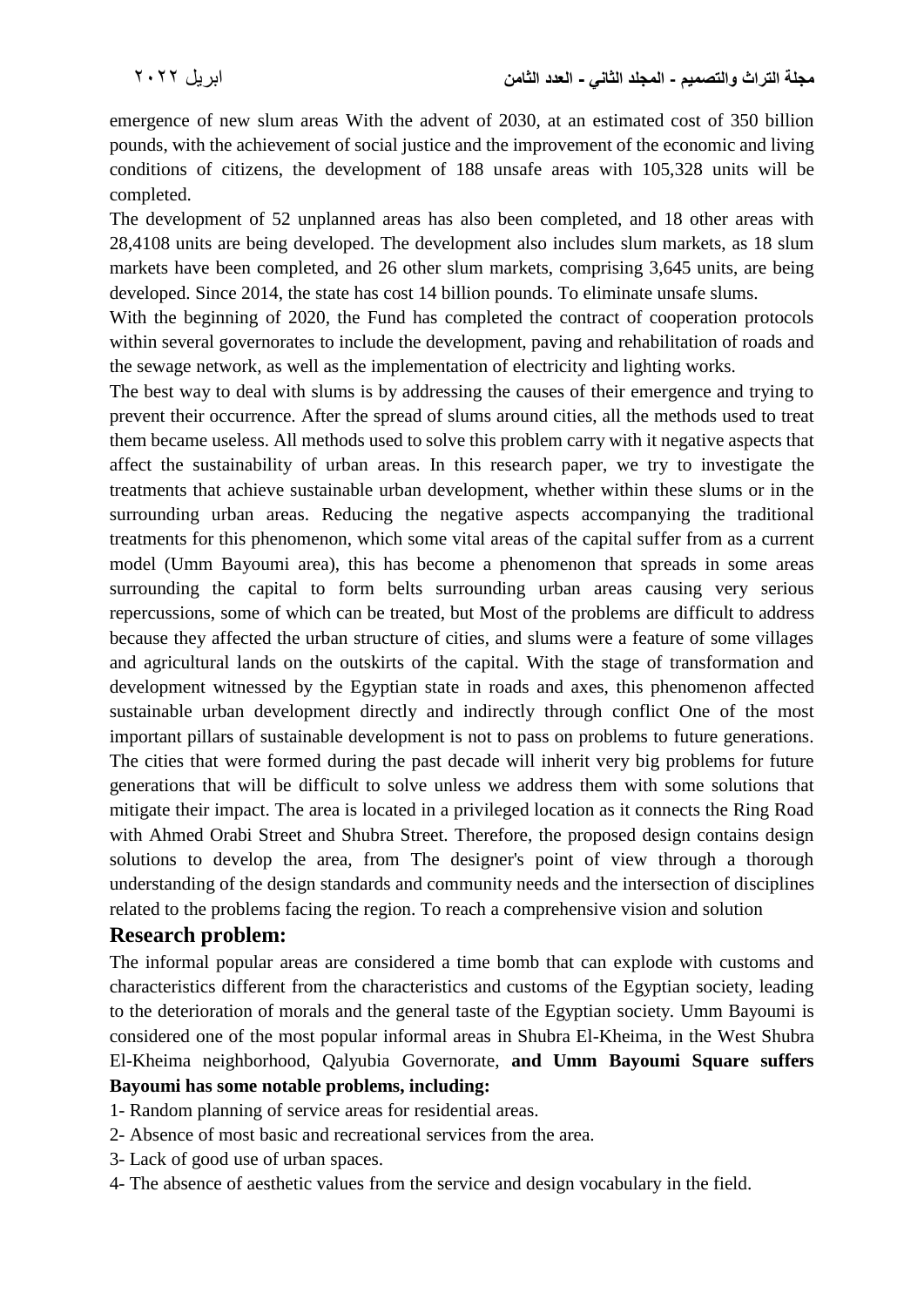#### **Research Importance:**

Emphasizing the pioneering role of the faculties of arts, architecture, civil and urban planning in developing slums to reach aesthetic and service values and features in developing slums. Drawing an architectural and environmental character for each region that stems from its cultural and urban heritage.

#### **Search objective:**

#### **The research aims to:**

• Re-planning the Um Bayoumi Square area (Umm Al Dunya) on the basis of urban and urban planning

• Providing basic and recreational services in the area

• Raising the public taste of the surrounding community by creating design vocabulary that bears the Egyptian identity.

#### **Research hypotheses :**

#### **The search assumes:**

• The development of slums raises the general taste of the community and provides the foundations for a decent life in these areas.

• The necessity of providing basic and recreational services in all slums to raise the standard of living of the individual socially in these areas.

#### **Search Limits :**

- Spatial boundaries: Um Bayoumi Square area - West Shubra El-Kheima neighborhood

## **Research Methodology**

The research follows the descriptive analytical method.

## **Structure Search :**

- 1- Defining slums and the reasons for their emergence.
- 2- Develop policies for dealing with slums.
- 3- The basic stages of slum development projects.
- 4- Active components of slum development projects.
- 5- The role of designers in the development of slums:.
- 6- Urban and environmental features of Umm Bayoumi area, Qalyubia Governorate.
- 7- Socio-economic characteristics of the population of the area.
- 8- Planning and design thought for the development of the region.

#### **Research steps:**

- 1. Study the area and the current situation of the field.
- 2. Develop a vision for each region separately:
- 3. Dividing the field area and the surrounding area into four areas:
- Area No. (1) Al-Midan Center.
- $\Box$  Area No. (2), (3) Service Area.
- Area No. (4) a parking lot for private cars, buses and taxis.